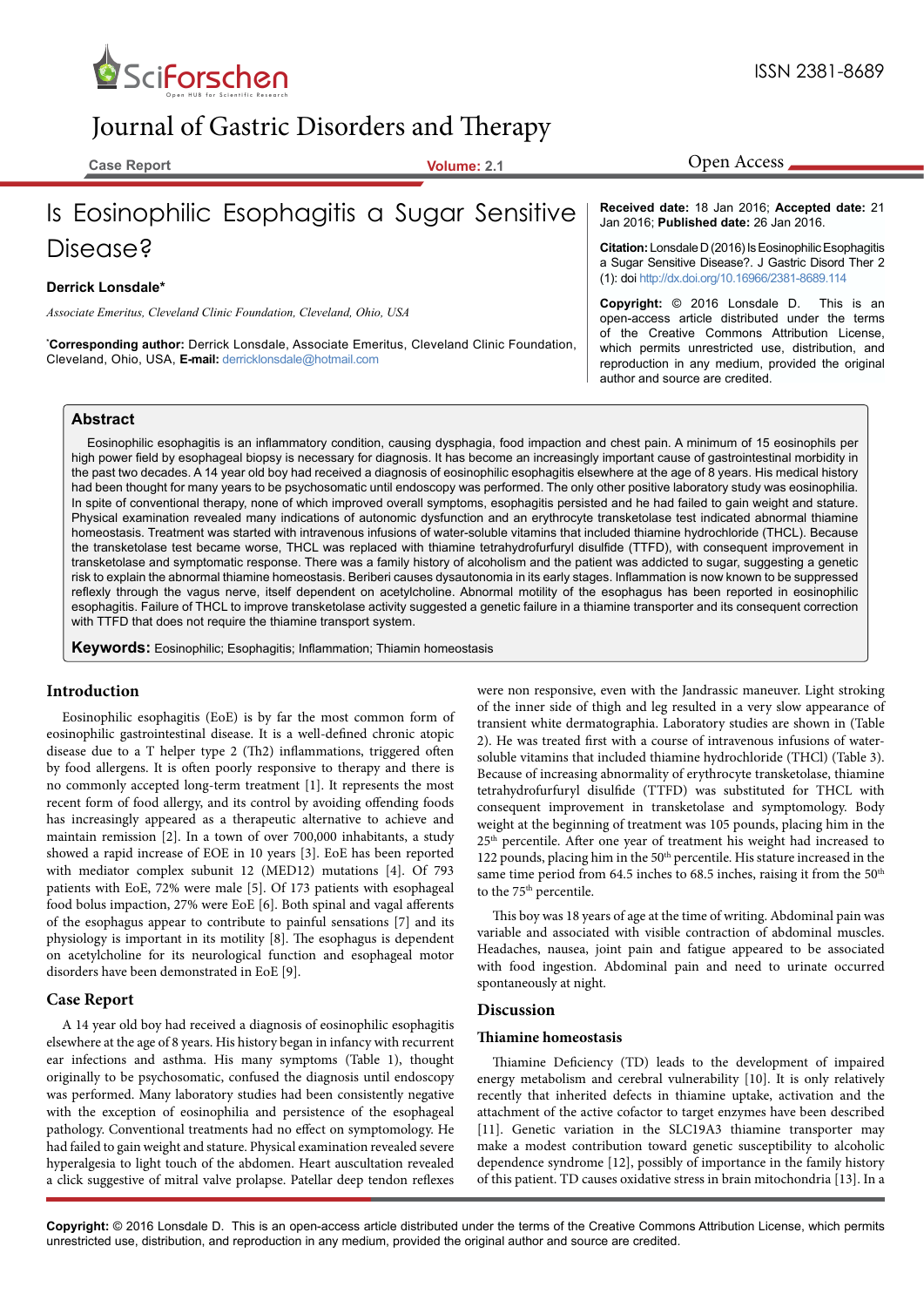## *SciForschen* Open HUB for Scientific Research

Open Access

| <b>Symptoms</b>              | 9/6/2011 | 9/17/2012 | <b>Symptoms</b>        | 9/6/2011   | 9/17/2012             |  |
|------------------------------|----------|-----------|------------------------|------------|-----------------------|--|
| Hyperalgesia                 | Yes      | No        | Yes<br>Dyspnea         |            | No                    |  |
| <b>Emotional instability</b> | Yes      | <b>No</b> | Infancy ear infections | n/a        | n/a                   |  |
| Headaches                    | Yes      | No        | Hx/Asthma              | n/a        | n/a                   |  |
| Fatigue                      | Yes      | No        | Growth failure         | <b>Yes</b> | Increased percentiles |  |
| <b>Dizziness</b>             | Yes      | <b>No</b> | Sound sensitivity      | Yes        | No                    |  |
| Panic attacks                | Yes      | No        | Light sensitivity      | Yes        | No                    |  |
| Dysphagia                    | Yes      | Yes       | Long sleep latency     | Yes        | No                    |  |
| Chest pain                   | Yes      | No        | Awakening frequently   | Yes        | No                    |  |
| ADD/ADHD/OCD                 | Yes      | Improved  | Nightmares             | <b>Yes</b> | No                    |  |
| Sleep cough                  | Yes      | No        |                        |            |                       |  |

**Table 1:** Symptoms described by a 14-year-old boy with eosinophilic esophagitis

| <b>Date</b> | <b>TKA</b> | <b>TPPE</b> | <b>WBC</b> | <b>Eosinophils</b> | Hb      | <b>MCV</b> | <b>Platelets</b> |
|-------------|------------|-------------|------------|--------------------|---------|------------|------------------|
|             | 42-86 Mu   | $0 - 18%$   | 4.1-13.01  | 15-500             | 12-16.9 | 78-98      | 140-400          |
| 9/6/2011    | 66         | 24%         | 5.2        | 940                | 14.6    | 87.2       | 254              |
| 2/3/2012    | 48         | 38%         | 5.9        | 1000               | 14      | 87.2       | 238              |
| 5/4/2012    | 53         | 13%         | 4.3        | 720                | 14.2    | 84.5       | 231              |

**Table 2:** Laboratory results from a boy with eosinophilic esophagitis

| Sterile water               | 500 ml           |  |  |
|-----------------------------|------------------|--|--|
| Magnesium Chloride          | 2G               |  |  |
| Potassium Chloride          | 5 meg            |  |  |
| Dexpanthenol                | 500 mg           |  |  |
| Folic acid                  | 10 <sub>mg</sub> |  |  |
| Manganese Chloride          | 1 $mg$           |  |  |
| Zinc Chloride               | 10 <sub>mg</sub> |  |  |
| Selenium                    | 200 mcgm         |  |  |
| Chromium                    | 40 mcgm          |  |  |
| Ascorbic acid               | 20G              |  |  |
| Adenosine 5' monophosphate  | $125 \text{ mg}$ |  |  |
| Procaine 2% (pm)            | 100 mg           |  |  |
| Pyridoxine Hydrochloride    | 100 mg           |  |  |
| Hydroxocobalamin            | 1 $mg$           |  |  |
| Vitamin B complex           | 206 mg           |  |  |
| thiamine HCL                | $100$ mg         |  |  |
| riboflavin 5' phosphate Na+ | 2 <sub>mg</sub>  |  |  |
| pyidoxine HCL               | 2 <sub>mg</sub>  |  |  |
| dexpanthenol                | 2 <sub>mg</sub>  |  |  |
| niacinamide                 | 100 mg           |  |  |

**Table 3:** Water soluble intravenous vitamin infusion given to a boy with eosinophilic esophagitis

patient with atrophic beriberi there were 37 mutations in the SLC family of thiamine transporters [14]. TD in rats reduced acetylcholine-mediated relaxation and increased phenylephrine-mediated vasoconstriction in the aortas containing functional endothelium [15]. TD induces HIF1-alphamediated gene expression similar to that observed in hypoxic stress [16]. Deleting this factor in mice caused intensified hyperalgesia, suggesting its duality in pain regulation [17] and its possible bearing on the hyperalgesia/ allodynia expressed by the patient. Sepsis in critically ill patients may be associated with TD and experimental TD resulted in oxidative stress and inflammatory response changes in mice [18]. In human tissues the total thiamine content is lower than in other animal species. The high sensitivity of humans to thiamine deficiency may be linked to this [19].

The Mayo Clinic has indicated that the best way of measuring thiamine deficiency is an assay of blood thiamine. Like magnesium, this may be misleading since it is its intracellular content that counts. Measuring the function of the thiamine dependent enzyme, erythrocyte transketolase activity before (TKA) and after the addition of thiamine pyrophosphate (TPPE) clearly indicates thiamine deficiency. The TKA increases within the normal range as the TPPE decreases after the administration of thiamine [20].

## **Empty calories**

Peters was the first to recognize the relationship between thiamine and glucose. The pathology of the nervous system in thiamine deficient pigeons was similar to that in beriberi and Peters compared the respiration of TD pigeon brain cells with those that were thiamine sufficient. No difference occurred until glucose was added to the preparation when it became obvious that the production of carbon dioxide began immediately in thiamine sufficient cells whereas it did not in TD cells. Peters called this the catatorulin effect [21], thus emphasizing that ingestion of excessive simple carbohydrates, referred to as high calorie malnutrition, automatically

**Citation:** Lonsdale D (2016) Is Eosinophilic Esophagitis a Sugar Sensitive Disease?. J Gastric Disord Ther 2 (1): doi<http://dx.doi.org/10.16966/2381-8689.114>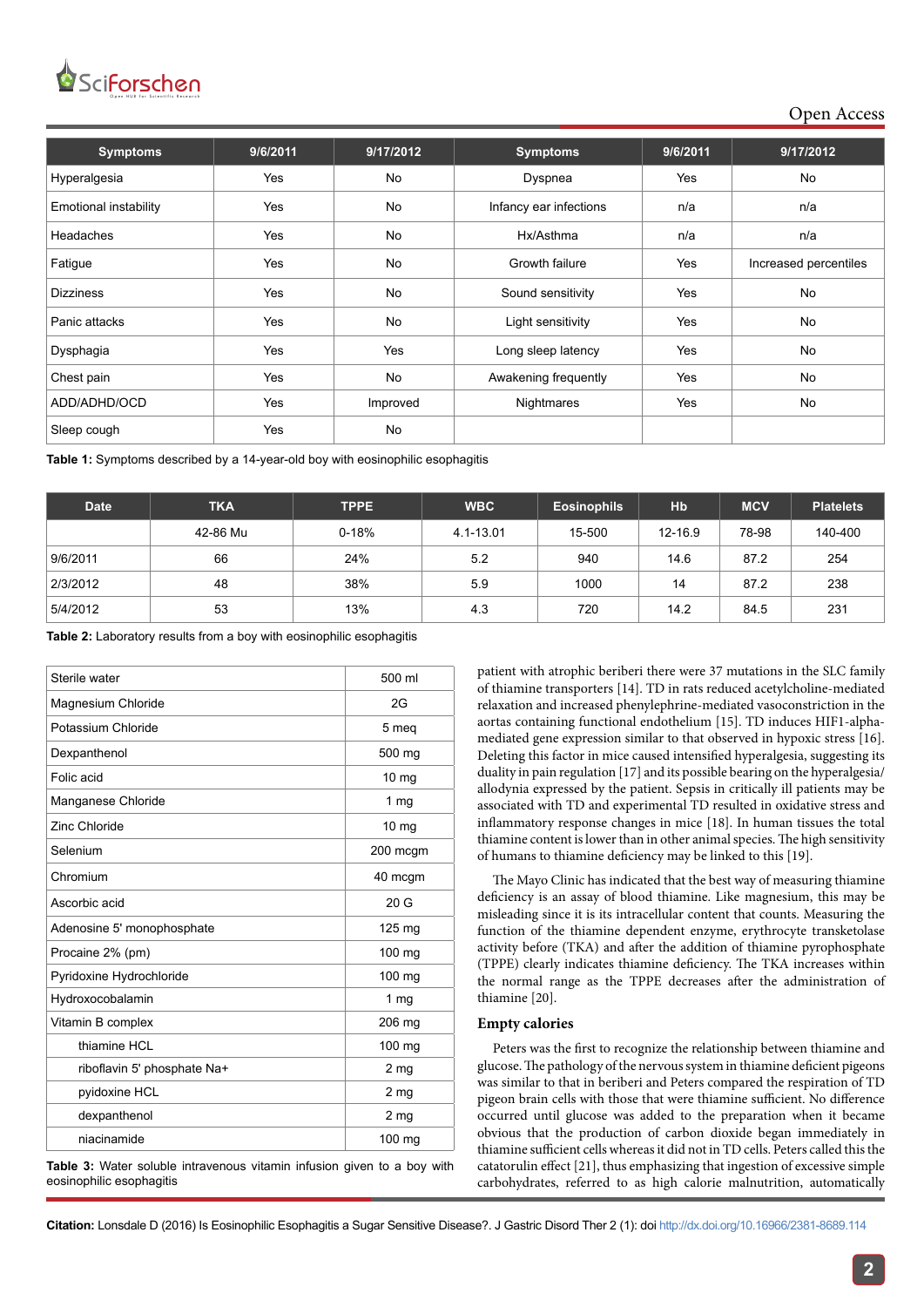

increases the need for this vitamin [22]. Thiamine pyrophosphate is a cofactor for 2-hydroxyacyl CoA lyase (HACL1) in the peroxisome, making alpha oxidation dependent on thiamine for fat metabolism, [23-25].

## **Inflammation**

Action potentials originating in the vagus nerve regulate T cells that in turn produce acetylcholine, required to control innate immune responses [26]. Cholinergic neurons require acetyl-CoA, derived from pyruvate dehydrogenase, in order to synthesize acetylcholine [27], vital to the function of the esophagus [7]. It is hypothesized that TD resulted in deficiency of acetylcholine and failure of vagal suppression of inflammation as well as affecting esophageal motility in this patient.

## **Dysautonomia**

Dysautonomia does not produce unique symptoms. It is the set of symptoms, taken together, that suggests that a dysautonomic state is present. Familial Dysautonomia (FD) was described in 1949, but Riley and Moore later went on to notice other dysautonomic syndromes [28,29]. Considering the critical dependence of the brain on glucose, it is capable of controlling its metabolism through the neuroendocrine axis. As a result, our understanding of diseases should be expanded to consideration of neural inputs in a concept of the pathophysiological process [30]. This patient exhibited a number of clinical phenomena that indicated autonomic dysfunction. Examination revealed the unmistakable mid systolic click of Mitral Valve Prolapse (MVP), associated with dysautonomia in 1979 [31]. Ninety-four patients were identified with MVP and 59 of them had low concentrations of red cell magnesium in erythrocytes [32]. Thiamin and magnesium work together as cofactors for thiamin dependent enzymes. Inhalation of carbon dioxide can induce in humans an emotion closely replicating spontaneous panic attacks [33], one of the symptoms recorded in the history of this patient. Since hypoxia results in sympathetic overdrive in animal studies [34] and TD causes oxidative imbalance described as pseudo-hypoxia, it is hypothesized that panic attacks are fragmented fight-or-flight reflexes, initiated by TD in this patient. His history of ADD/OCD, that had caused some diagnostic confusion before the diagnosis of EoE showed some clinical improvement as a result of his vitamin treatment. Oxidative stress has been reported in ADD/ADHD) [35]. In his early history, this patient had recurrent otitis media, a frequent disorder attributed to oxidative stress [36]. He also had experienced recurrent asthma, a disease that occurred in the history of a child with intermittent cerebellar ataxia due to thiamin dependency [37]. Of 1,180 patients with EoE, 160 (14%) were suspected of having aeroallergen-associated triggers by history and 32 (20%) had biopsy confirmation of this. Most of them were boys (84%). All had a history or examination consistent with allergic rhinitis and 75% had a history of asthma [38]. Several pathogenic mechanisms related to the nervous system have been reported in non allergic rhinitis, including dysautonomia [39]. Riley noted that failure of general body growth in Familial Dysautonomia appears to be a regular feature despite normal growth hormone [29]. Perhaps the delay in growth would not have been noticed in this patient if he had not had a phenomenal growth acceleration of 4 inches in height and a weight increase of 17 pounds in one year of treatment. The higher percentiles for both showed that this was an unusual acceleration of growth. It is unknown whether the mechanism for growth failure in FD is directly related to the genetic cause of the disease or because of the resulting dysautonomia. Since the dysautonomia in this patient appears to have been acquired in relationship to thiamine metabolism, it suggests that growth failure was related to the dysautonomia.

## **The role of thiamine derivatives**

If TD was the primary biochemical lesion in this patient and its clinical effects started in infancy, an explanation is needed for the adverse response of erythrocyte transketolase to the administration of thiamine hydrochloride. The mechanism is unknown, but the clinical and laboratory response to thiamin tetrahydrofurfuryl disulfide (TTFD) suggests a genetically determined thiamin transporter problem. TTFD, an open ring form of thiamin, is reduced at the cell membrane non enzymatically. The thiazolium ring closes and an intact form of thiamin is introduced into the cell [40]. The early symptoms of TD are due to dysautonomia, frequently diagnosed as psychosomatic and easily reversible at this stage. It has been hypothesized that if these symptoms are not recognized and the biochemical lesion is allowed to continue because of failure to correct the TD, unpredictable complications may follow [41]. The role of genetic risk is expanding: for example, deficiency or dependency of thiamine pyrophosphate can cause a defect in pyruvic dehydrogenase [41], the dehydrogenase of branched-chain amino acids [42], or thiamine pyrophosphate kinase [43], although the clinical effects vary. All of these genetically determined conditions are treatable with pharmacologic doses of thiamine. Therefore the phenol typical expression of the disease is much less important than spotting the biochemical lesion. Due to genetic defects of this type, there may be many individuals who require higher amounts of thiamine, not typically provided by the diet. Thiamine precursor drugs can achieve these high blood levels and result in increased concentrations in the central nervous system [44,45]. An experiment in DBA/J2 mice suggested also that TTFD had a cholinergic effect [46]. An S-alkyl derivative of thiamine (benfotiamine) has had a beneficial effect on peripheral nerve function and inflammatory markers in type I diabetes [47] and significantly decreased pro-inflammatory mediators in liposaccharide-stimulated murine BV-2 microglia [48]. It has been shown, however, that this derivative is practically insoluble in water, organic solvents or oil, making it unsuitable for intravenous use. When solubilized in hydroxypropyl-beta-cyclodextrxin and given to mice, thiamine levels rapidly increased in blood and liver but there was no significant increase observed in the brain. These investigators proposed that benfotiamine only penetrates the cells after dephosphorylation by intestinal alkaline phosphatases, entering the bloodstream as S-benzoylthiamine that is converted to thiamine in erythrocytes and in the liver. This derivative should therefore be differentiated from true lipid-soluble thiamine disulfide derivatives and used appropriately [49]. It has been shown that TTFD inhibits the arachidonic acid cascade-line activation that would make it potentially more suitable for brain inflammation [50]. Thiamine pyrophosphate prevented cisplatin-associated oxidative stress, whereas thiamine did not prevent this [51]. TTFD rapidly increased thiamine activity in whole blood, erythrocytes, CSF and urine in normal and thiamine-deficient subjects. Such repletion was equal to that produced by parenteral, water-soluble thiamine hydrochloride or thiamine pyrophosphate [52], suggesting that this derivative might be useful in the correction of TD in the peroxisome where thiamine pyrophosphate is the cofactor required [23]. It is very unlikely that thiamine deficiency or abnormal homeostasis is the ultimate biochemical lesion in causing EoE. For example vitamin D deficiency has been associated with increased risk for severe asthma, challenge proven food allergy, severe atopic dermatitis and EoE [53]. It is hypothesized therefore that the biochemical lesion, whether it be genetically determined, nutritional in origin, or a combination of the two, represents the etiology for EoE that might be applicable to the etiology of other diseases.

## **Conclusion**

Evidence has been presented that a single patient with EoE had abnormal thiamine metabolism as the underlying ultimate etiology. It has been hypothesized that acetylcholine deficiency, resulting from inefficient citric acid cycle function, interfered with the motility of the esophagus and failed to suppress the inflammatory reaction arising from food allergens. Since the vagus nerve supplies the intestine, it might explain the incidence

**Citation:** Lonsdale D (2016) Is Eosinophilic Esophagitis a Sugar Sensitive Disease?. J Gastric Disord Ther 2 (1): doi<http://dx.doi.org/10.16966/2381-8689.114>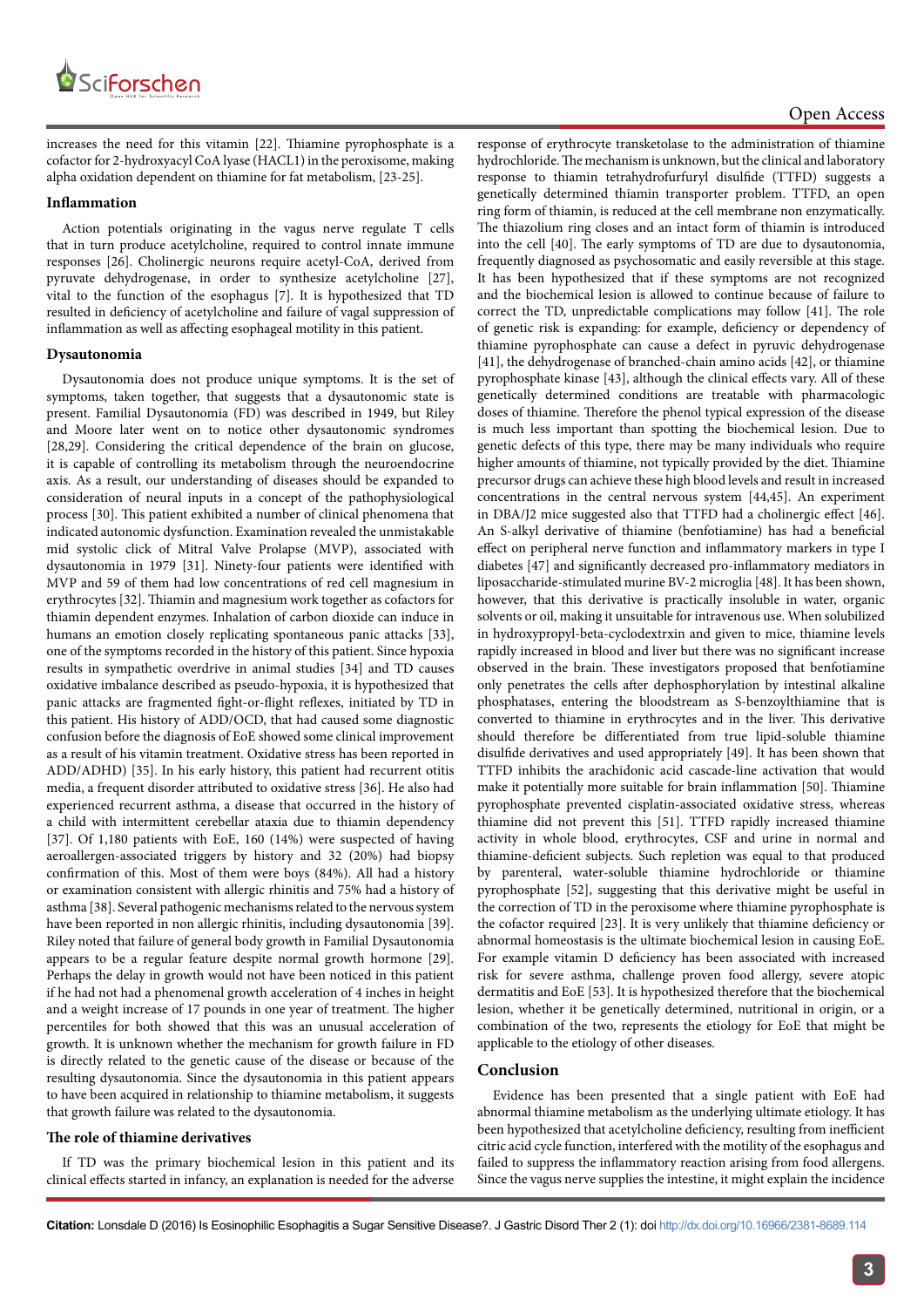

of eosinophilic enteritis as well as esophagitis. The incidence of TD related EoE might be differentiated from other cases by measuring the activity of erythrocyte transketolase (TKA) and the effect on this enzyme by the addition of thiamin pyrophosphate (TPPE).

## **References**

- 1. [Cianferoni A, Spergel JM \(2015\) Eosinophilic Esophagitis and](http://www.ncbi.nlm.nih.gov/pubmed/26233430)  [Gastroenteritis. Curr Allergy Asthma Rep 15: 558.](http://www.ncbi.nlm.nih.gov/pubmed/26233430)
- 2. [Lucendo AJ \(2015\) Meta-Analysis-Based Guidance for Dietary](http://www.ncbi.nlm.nih.gov/pubmed/26292666)  [Management in Eosinophilic Esophagitis. Curr Gastroenterol Rep 17:](http://www.ncbi.nlm.nih.gov/pubmed/26292666)  [464.](http://www.ncbi.nlm.nih.gov/pubmed/26292666)
- 3. [Giriens B, Yan P, Safroneeva E, Zwahlen M, Reinhard A, et al. \(2015\)](http://www.ncbi.nlm.nih.gov/pubmed/26304142)  [Escalating Incidence of Eosinophilic Esophagitis in Canton of Vaud,](http://www.ncbi.nlm.nih.gov/pubmed/26304142)  [Switzerland, 1993 to 2013: a population-based study. Allergy 70:](http://www.ncbi.nlm.nih.gov/pubmed/26304142)  [1633-1639.](http://www.ncbi.nlm.nih.gov/pubmed/26304142)
- 4. [Langley KG, Brown J, Gerber RJ, Fox J, Friez MJ, et al. \(2015\)](http://www.ncbi.nlm.nih.gov/pubmed/26338144)  [Beyond Ohdo syndrome: a familial missense mutation broadens the](http://www.ncbi.nlm.nih.gov/pubmed/26338144)  [MED12 spectrum. Am J Genet A 167: 3180-3185.](http://www.ncbi.nlm.nih.gov/pubmed/26338144)
- 5. [Moawad FJ, Dellon ES, Achem SR, Ljuldjuraj T, Green DJ, et al. \(2015\)](http://www.ncbi.nlm.nih.gov/pubmed/26343181)  [Effects of Race and Sex on Features of Eosinophilic Esophagitis. Clin](http://www.ncbi.nlm.nih.gov/pubmed/26343181)  [Gastro Hepatol 14: 23-30.](http://www.ncbi.nlm.nih.gov/pubmed/26343181)
- 6. [Sengupta N, Tapper EB, Corban C, Sommers T, Leffler DA, et al.](http://www.ncbi.nlm.nih.gov/pubmed/25963885)  [\(2015\) The clinical predictors of etiology and complications among 173](http://www.ncbi.nlm.nih.gov/pubmed/25963885)  [patients presenting to the Emergency Department with esophageal](http://www.ncbi.nlm.nih.gov/pubmed/25963885)  [food bolus impaction from 2004-2014. Aliment Pharmacol Ther 42:](http://www.ncbi.nlm.nih.gov/pubmed/25963885)  [91-98.](http://www.ncbi.nlm.nih.gov/pubmed/25963885)
- 7. [Neuhuber WL, Raab M, Berthoud HR, Worl J \(2006\) innervation of the](http://www.ncbi.nlm.nih.gov/pubmed/16573241)  [mammalian esophagus. Adv Anat Embryol Cell Biol 185: 1-73.](http://www.ncbi.nlm.nih.gov/pubmed/16573241)
- 8. [Goyal OK, Chauhury A \(2008\) Physiology of normal esophageal](http://www.ncbi.nlm.nih.gov/pubmed/18364578)  [motility. J Clin Gastroenterol 42: 610-619.](http://www.ncbi.nlm.nih.gov/pubmed/18364578)
- 9. [Santander C, Chavarria Herbozo CM, Becerro Gonzalez I, Burgos](http://www.ncbi.nlm.nih.gov/pubmed/26150122)  [Santamaria D \(2015\) Impaired esophageal motor function in](http://www.ncbi.nlm.nih.gov/pubmed/26150122)  [eosinophilic esophagitis Rev Esp Enferm Dig 107.](http://www.ncbi.nlm.nih.gov/pubmed/26150122)
- 10. [Abdou E, Hazell AS \(2015\) Thiamine deficiency: an update of](http://www.ncbi.nlm.nih.gov/pubmed/25297573)  [pathophysiologic mechanisms and future therapeutic considerations.](http://www.ncbi.nlm.nih.gov/pubmed/25297573)  [Neurochem Res 40: 353-361.](http://www.ncbi.nlm.nih.gov/pubmed/25297573)
- 11. [Brown G \(2014\) Defects of thiamine transport and metabolism. J](http://www.ncbi.nlm.nih.gov/pubmed/24789339)  [Inherit Metab Dis 37: 577-585.](http://www.ncbi.nlm.nih.gov/pubmed/24789339)
- 12. [Quadri G, McQuillin A, Guerrini I, Thomson AD, Cherian R, et al.](http://www.ncbi.nlm.nih.gov/pmc/articles/PMC4004634/)  [\(2014\) Evidence for genetic susceptibility to the alcohol dependence](http://www.ncbi.nlm.nih.gov/pmc/articles/PMC4004634/)  [syndrome from the thiamine transporter 2 gene solute carrier](http://www.ncbi.nlm.nih.gov/pmc/articles/PMC4004634/)  [SLC19A3. Psychiatr Genet 24: 122-123.](http://www.ncbi.nlm.nih.gov/pmc/articles/PMC4004634/)
- 13. [Sharma A, Bist R, Bubber P \(2013\) Thiamine deficiency induces](http://www.ncbi.nlm.nih.gov/pubmed/23417786)  [oxidative stress in brain mitochondria of Mus musculus. J Physiol](http://www.ncbi.nlm.nih.gov/pubmed/23417786)  [Biochem 69: 539-546.](http://www.ncbi.nlm.nih.gov/pubmed/23417786)
- 14. [Bravata V, Minafra L, Callari G, Gelfi C, Edoardo Grimaldi LM \(2014\)](http://www.ncbi.nlm.nih.gov/pubmed/24607307)  [Analysis of thiamine transporter genes in sporadic beriberi. Nutrition](http://www.ncbi.nlm.nih.gov/pubmed/24607307)  [30: 485-488.](http://www.ncbi.nlm.nih.gov/pubmed/24607307)
- 15. [Gioda CR, Capettini LS, Cruz JS, Lemos VS \(2014\) Thiamine](http://www.ncbi.nlm.nih.gov/pubmed/24103804)  [deficiency leads to reduced nitric oxide production and vascular](http://www.ncbi.nlm.nih.gov/pubmed/24103804)  [dysfunction in rats. Nutr Metab Cardiovasc Dis 24: 183-188.](http://www.ncbi.nlm.nih.gov/pubmed/24103804)
- 16. [Sweet RL, Zastre JA \(2013\) HIF1-alpha-mediated gene expression](http://www.ncbi.nlm.nih.gov/pubmed/24846908)  [induced by vitamin B1 deficiency. International J Vitam Nutr Res 83:](http://www.ncbi.nlm.nih.gov/pubmed/24846908)  [188-197.](http://www.ncbi.nlm.nih.gov/pubmed/24846908)
- 17. [Kanngiesser M, Mair N, Lim HY, Zschiebsch K, Blees J, et al. \(2014\)](http://www.ncbi.nlm.nih.gov/pubmed/24144405)  [Hypoxia-inducible factor 1 regulates heat and cold pain sensitivity and](http://www.ncbi.nlm.nih.gov/pubmed/24144405)  [persistence. Antioxid Redox Signal 20: 2555-2571.](http://www.ncbi.nlm.nih.gov/pubmed/24144405)
- 18. [de Andrade JA, Gayer CR, Nogueira NP, Paes MC, Bastos VL, et al.](http://www.ncbi.nlm.nih.gov/pubmed/24826081)  [\(2014\) The effect of thiamine deficiency on inflammation, oxidative](http://www.ncbi.nlm.nih.gov/pubmed/24826081)  [stress and cellular migration in an experimental model of sepsis. J](http://www.ncbi.nlm.nih.gov/pubmed/24826081)  [Inflamm \(Lond\) 11:11.](http://www.ncbi.nlm.nih.gov/pubmed/24826081)
- 19. [Gangolf M, Czerniecki J, Radermecker M, Detry O, Nisolle M, et al.](http://www.ncbi.nlm.nih.gov/pubmed/21049048) [\(2010\) Thiamine status in humans and content of phosphorylated](http://www.ncbi.nlm.nih.gov/pubmed/21049048) [thiamine derivatives in biopsies and cultured cells. PLoS One 5:](http://www.ncbi.nlm.nih.gov/pubmed/21049048) [e13616.](http://www.ncbi.nlm.nih.gov/pubmed/21049048)
- 20. [Lonsdale D \(2007\) Three case reports to illustrate clinical applications](http://www.ncbi.nlm.nih.gov/pubmed/17549243) [in the use of erythrocyte transketolase. Evid Based Complement](http://www.ncbi.nlm.nih.gov/pubmed/17549243) [Alternat Med 4: 247-250.](http://www.ncbi.nlm.nih.gov/pubmed/17549243)
- 21. [Peters R A \(1938\) The catatorulin test for vitamin B1. Biochem J 32:](http://www.ncbi.nlm.nih.gov/pmc/articles/PMC1264290/) [2031-2036.](http://www.ncbi.nlm.nih.gov/pmc/articles/PMC1264290/)
- 22. [Lonsdale D \(2006\) A review of the biochemistry, metabolism and](http://www.ncbi.nlm.nih.gov/pubmed/16550223) [clinical benefits of thiamin\(e\) and its derivatives. Evid Based](http://www.ncbi.nlm.nih.gov/pubmed/16550223) [Complement Alternat Med 3: 49-59.](http://www.ncbi.nlm.nih.gov/pubmed/16550223)
- 23. [Casteels M, Sniekers M, Fraccascia P, Mannaerts GP, Van Veldhoven](http://www.ncbi.nlm.nih.gov/pubmed/17956236) [PP \(2007\) The role of 2-hydroxyacyl-CoA lyase, a thiamine](http://www.ncbi.nlm.nih.gov/pubmed/17956236) [pyrophosphate-dependent enzyme, in the peroxisomal metabolism](http://www.ncbi.nlm.nih.gov/pubmed/17956236) [of 3-methyl-branched fatty acids and 2-hydroxy straight-chain fatty](http://www.ncbi.nlm.nih.gov/pubmed/17956236) [acids. Biochem Soc Trans 35: 876-880.](http://www.ncbi.nlm.nih.gov/pubmed/17956236)
- 24. [Fraccascia P, Sniekers M, Casteels M, Van Veldhoven PP \(2007\)](http://www.ncbi.nlm.nih.gov/pubmed/17596263) [Presence of thiamine pyrophosphate in mammalian peroxisomes.](http://www.ncbi.nlm.nih.gov/pubmed/17596263) [BMC Biochem 8: 10.](http://www.ncbi.nlm.nih.gov/pubmed/17596263)
- 25. [Fraccascia P, Casteels M, De Schryver E, Van Veldhoven PP \(2011\)](http://www.ncbi.nlm.nih.gov/pubmed/21708296) [Role of thiamine pyrophosphate in oligomerisation. Biochim Biophys](http://www.ncbi.nlm.nih.gov/pubmed/21708296) [Acta 1814: 1226-1233.](http://www.ncbi.nlm.nih.gov/pubmed/21708296)
- 26. [Rosas-Ballina M, Olofsson PS, Ochani M, Valdés-Ferrer SI, Levine](http://www.ncbi.nlm.nih.gov/pubmed/21921156) [YA, et al. \(2011\) Acetylcholine-synthesizing T cells relay neural signals](http://www.ncbi.nlm.nih.gov/pubmed/21921156) [in a vagus nerve circuit. Science 334: 98-101.](http://www.ncbi.nlm.nih.gov/pubmed/21921156)
- 27. [Szutowicz A, Bielarczyk H, Jankowska-Kulawy A, Pawelczyk T,](http://www.ncbi.nlm.nih.gov/pubmed/23677775) [Ronowska A \(2013\) Acetyl CoA the key factor for survival or death](http://www.ncbi.nlm.nih.gov/pubmed/23677775) [of cholinergic neurons in course of neurodegenerative diseases.](http://www.ncbi.nlm.nih.gov/pubmed/23677775) [Neurochem Res 38: 1523-1542.](http://www.ncbi.nlm.nih.gov/pubmed/23677775)
- 28. [Riley CM, Day RL, Greeley DM, et al. \(1949\) Central autonomic](http://www.ncbi.nlm.nih.gov/pubmed/18118947) [dysfunction with defective lacrimation. Report of five cases. Pediat](http://www.ncbi.nlm.nih.gov/pubmed/18118947) [3: 468-478.](http://www.ncbi.nlm.nih.gov/pubmed/18118947)
- 29. [Riley CM, Moore RH \(1966\) Familial dysautonomia differentiated from](http://www.ncbi.nlm.nih.gov/pubmed/5906369) [related disorders. Pediat 37: 435-446.](http://www.ncbi.nlm.nih.gov/pubmed/5906369)
- 30. [Bisschop PH, Fliers E, Kalsbeek A \(2015\) Autonomic regulation of](http://www.ncbi.nlm.nih.gov/pubmed/25589267) [hepatic glucose production. Compr Physiol 5: 147-165.](http://www.ncbi.nlm.nih.gov/pubmed/25589267)
- 31. [Coghlan HC, Phares P, Cowley M, Copley D, James TN \(1979\)](http://www.amjmed.com/article/0002-9343(79)90397-8/abstract) [Dysautonomia in mitral valve prolapse. Am J Med 67: 236-244.](http://www.amjmed.com/article/0002-9343(79)90397-8/abstract)
- 32. [Coghlan HC, Natello G \(1991-1992\) Erythrocyte magnesium in](http://www.ncbi.nlm.nih.gov/pubmed/1844553) [symptomatic patients with primary mitral valve prolapse: relationship](http://www.ncbi.nlm.nih.gov/pubmed/1844553) [to symptoms, mitral leaflet sickness, joint hypermobility and autonomic](http://www.ncbi.nlm.nih.gov/pubmed/1844553) [regulation. Magnes Trace Elem 10: 205-214.](http://www.ncbi.nlm.nih.gov/pubmed/1844553)
- 33. [Colasanti A, Esquivel G, Schruers KJ, Griez EJ \(2012\) On the](http://www.ncbi.nlm.nih.gov/pubmed/22632467) [psychotropic effects of carbon dioxide. Curr Pharm Des 18: 5627-](http://www.ncbi.nlm.nih.gov/pubmed/22632467) [5637.](http://www.ncbi.nlm.nih.gov/pubmed/22632467)
- 34. [Johnson TS, Young JB, Landsberg L \(1983\) Sympathoadrenal](http://www.ncbi.nlm.nih.gov/pubmed/6853714) [responses to acute and chronic hypoxia in the rat. J Clin Invest 71:](http://www.ncbi.nlm.nih.gov/pubmed/6853714) [1263-1272.](http://www.ncbi.nlm.nih.gov/pubmed/6853714)
- 35. [Ceylan M, Sener S, Bayraktar C Kavutcu M \(2010\) Oxidative](http://www.ncbi.nlm.nih.gov/pubmed/20732373) [imbalance in child and adolescent patients with attention-deficit/](http://www.ncbi.nlm.nih.gov/pubmed/20732373) [hyperactivity disorder. Prog Neuropsychopharmacol Biol Psychiatry](http://www.ncbi.nlm.nih.gov/pubmed/20732373) [54: 1491-1494.](http://www.ncbi.nlm.nih.gov/pubmed/20732373)
- 36. [Cemek M, Dede S, Baviroglu F, Caksen H, Cemek F,Yuca K \(2005\)](http://www.ncbi.nlm.nih.gov/pubmed/15885336) [Oxidant and antioxidant levels in children with acute otitis media and](http://www.ncbi.nlm.nih.gov/pubmed/15885336) [tonsillitis: a comparative study. Int J Pediatr Otorhinolaryngol 69: 823-](http://www.ncbi.nlm.nih.gov/pubmed/15885336) [827.](http://www.ncbi.nlm.nih.gov/pubmed/15885336)
- 37. [Lonsdale D, Faulkner WR, Price JW, Smeby RR \(1969\) Intermittent](http://www.ncbi.nlm.nih.gov/pubmed/5786203) [cerebellar ataxia associated with hyperpyruvic acidemia,](http://www.ncbi.nlm.nih.gov/pubmed/5786203) [hyperalaninemia, and hyperalaninuria. Pediatrics 43: 1025-1034.](http://www.ncbi.nlm.nih.gov/pubmed/5786203)